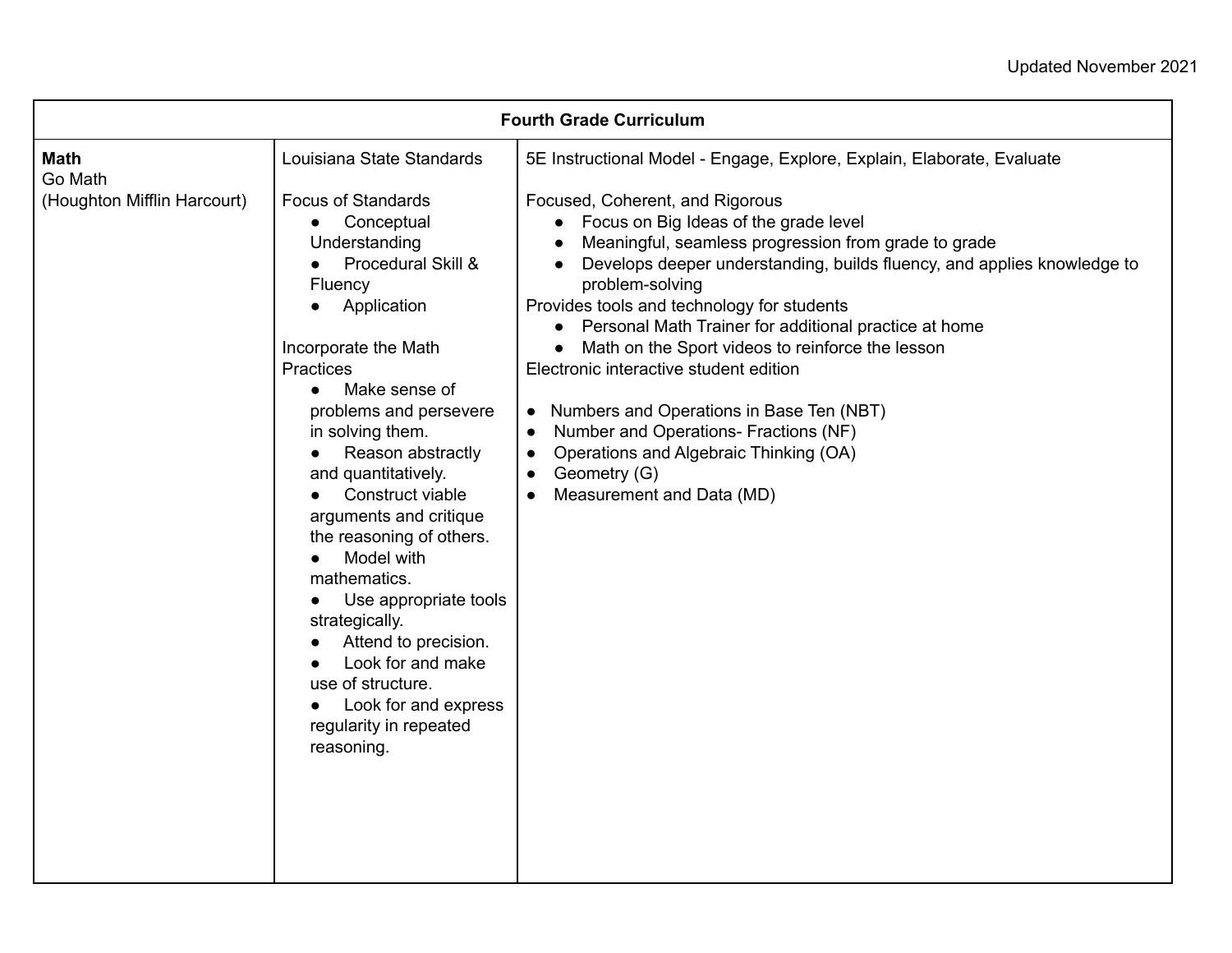| <b>Language Arts</b><br>Reading<br><b>Spelling</b><br>Wit & Wisdom | Louisiana State Standards<br>Louisiana ELA standards<br>provide appropriate content<br>for all grades, maintain high<br>expectations, and create a<br>logical connection of content<br>across and within grades.<br>The goal for students in<br>English language arts (ELA)<br>is to:<br>Read<br>$\bullet$<br>Understand complex,<br>grade-level texts<br><b>Express their</b><br>understanding of those texts<br>through writing and speaking. | Three guiding principles of Wit & Wisdom are:<br>Books not Basals: Teachers and students alike relate to the high quality,<br>award-winning texts. Each module has an overriding essential question;<br>subsequent lessons have specific focusing questions.<br>Integrated not Isolated - Students develop skills in the four key areas of<br>reading, writing, listening and speaking based on the topic of the unit and<br>within the core texts<br>Knowledge Building - Every module in each grade focuses on a topic while<br>building background knowledge, vocabulary, and other essential literacy<br>skills.                                                                                                   |
|--------------------------------------------------------------------|-------------------------------------------------------------------------------------------------------------------------------------------------------------------------------------------------------------------------------------------------------------------------------------------------------------------------------------------------------------------------------------------------------------------------------------------------|------------------------------------------------------------------------------------------------------------------------------------------------------------------------------------------------------------------------------------------------------------------------------------------------------------------------------------------------------------------------------------------------------------------------------------------------------------------------------------------------------------------------------------------------------------------------------------------------------------------------------------------------------------------------------------------------------------------------|
| <b>Handwriting</b>                                                 | <b>Writing Our Catholic Faith</b>                                                                                                                                                                                                                                                                                                                                                                                                               | Grades 2-4 receive an academic grade                                                                                                                                                                                                                                                                                                                                                                                                                                                                                                                                                                                                                                                                                   |
| Writing                                                            | <b>IEW: Institute for Excellence</b><br>in Writing                                                                                                                                                                                                                                                                                                                                                                                              | Scripted<br>$\bullet$<br>Versatile in line with reading curriculums/novels                                                                                                                                                                                                                                                                                                                                                                                                                                                                                                                                                                                                                                             |
| <b>Fix It Grammar</b>                                              | <b>IEW: Institute for Excellence</b><br>in Writing                                                                                                                                                                                                                                                                                                                                                                                              | Fix It! encourages students to immediately apply new grammar knowledge in<br>context, aiding in the transfer of grammar skills into their own writing.                                                                                                                                                                                                                                                                                                                                                                                                                                                                                                                                                                 |
| <b>Social Studies</b><br>Rotated with Science                      | Louisiana State Standards                                                                                                                                                                                                                                                                                                                                                                                                                       | Explain the origins and evolution of American government<br>$\bullet$<br>Explain how technological innovations in communication, education,<br>$\bullet$<br>transportation, and manufacturing processes have impacted migration,<br>settlement, economic development, and social values<br>Explore basic economic terminology and the factors that impact economic<br>$\bullet$<br>decisions<br>Causes and effects of the American Revolution<br>Map and Globe Skills<br>In addition to standards covered, students are engaged daily in current events<br>$\bullet$<br>and P.E.G.S. discussions. (analyzing the news and determining the significance<br>of political, economic, geographical and social influences.) |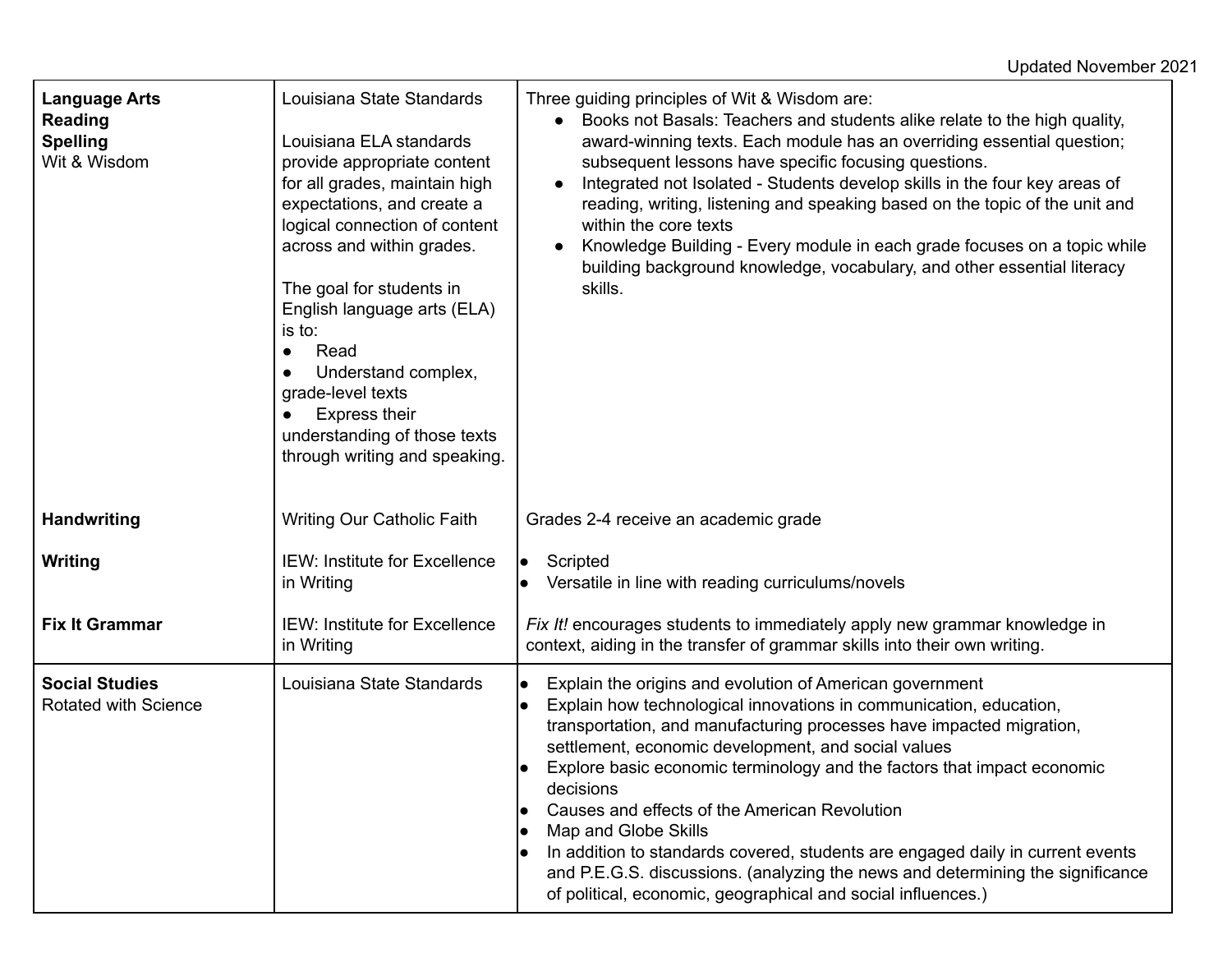Updated November 2021

| <b>Science</b>  | <b>Science Dimensions</b><br>(Houghton Mifflin Harcourt)<br><b>NGSS (Next Generation</b><br>Science Standards)<br>Selected lessons of<br><b>Generation Genius</b> | Use 5 E model - parallels Go Math.<br>5 Es: Engage, Explore, Explain, Elaborate, & Evaluate<br>Overall Program Philosophy:<br>o Integrate the Three Dimensions Science Learning<br><b>Science and Engineering Practices</b><br><b>Disciplinary Core Ideas</b><br><b>Crosscutting Concepts</b><br>$\circ$ Investigation-driven activities and labs<br>As opposed to worksheets, students will engage in writing journals,<br>$\circ$<br>reports, posters, and media presentations<br>As opposed to rote memorization, students use facts and terminology<br>$\circ$<br>learned as needed while developing explanations and designing<br>solutions supported by evidence-based arguments and reasoning<br>Instead of teachers giving every step, students are given the<br>resources to design a plan, test a plan, make conclusions, etc.<br>Moving forward<br>We are using evidence-based notebooks, forming own questions and<br>$\circ$<br>conjectures prior to learning and revisiting at the end to confirm,<br>reject, or edit original thinking<br>Most labs are virtual<br>$\circ$<br>Funding available to make labs more interactive and hands-on -<br>$\circ$<br>moving these directions given stability of a teacher with experience<br>with this program |
|-----------------|-------------------------------------------------------------------------------------------------------------------------------------------------------------------|---------------------------------------------------------------------------------------------------------------------------------------------------------------------------------------------------------------------------------------------------------------------------------------------------------------------------------------------------------------------------------------------------------------------------------------------------------------------------------------------------------------------------------------------------------------------------------------------------------------------------------------------------------------------------------------------------------------------------------------------------------------------------------------------------------------------------------------------------------------------------------------------------------------------------------------------------------------------------------------------------------------------------------------------------------------------------------------------------------------------------------------------------------------------------------------------------------------------------------------------------------------------|
| <b>Theology</b> |                                                                                                                                                                   | Daily Prayer<br>$\bullet$<br><b>Prayers Learned</b><br>$\bullet$<br>Sign of the Cross<br>The Lord's Prayer<br>$\circ$<br><b>Hail Mary</b><br>$\circ$<br>Glory Be<br>$\circ$<br><b>Grace before Meals</b><br>Angel of God Prayer<br>Mass responses<br><b>Act of Contrition</b><br>$\circ$<br>Trinity<br>$\circ$<br>Apostles' Creed<br>$\circ$<br><b>Great Commandment</b><br><b>Ten Commandments</b>                                                                                                                                                                                                                                                                                                                                                                                                                                                                                                                                                                                                                                                                                                                                                                                                                                                                 |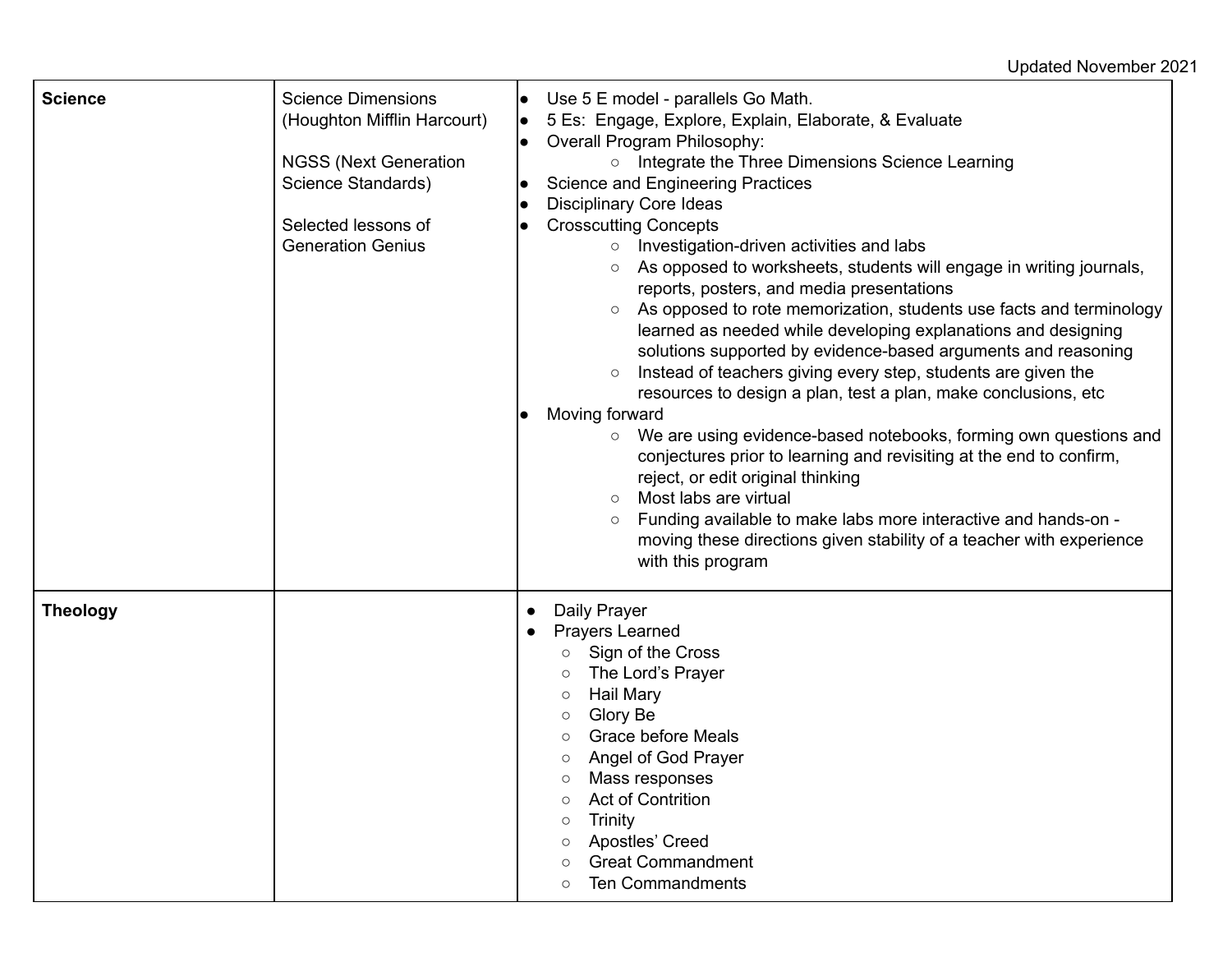Updated November 2021

| <b>Theology continued</b> | <b>Virtues in Practice</b> | Locate Bible passages by book, chapter, and verse<br>$\circ$<br><b>Liturgical Year</b><br>$\circ$<br>Spiritual and Corporal Works of Mercy<br>$\circ$<br>Fruits of the Spirit<br>$\circ$<br>Hail, Holy Queen<br>$\circ$<br>○ How to Pray the Rosary<br>Two Class Masses (Participants)<br>$\bullet$<br><b>Weekly Mass</b><br>$\bullet$<br>First & Third Friday Rosary<br>$\bullet$<br><b>First Thursday Adoration</b><br>$\bullet$<br><b>Blessing of the Pets</b><br>$\bullet$<br><b>Blessing of the Tombs</b><br>$\bullet$<br><b>Blessing of the Throats</b><br>$\bullet$<br>St. Joseph's Altar Presentation<br>$\bullet$<br>The way of the Cross<br>$\bullet$<br><b>Community Service Projects</b><br>$\bullet$<br><b>Yearly Retreat</b><br>$\bullet$<br>The Virtues in Practice Program focuses on the same virtue school-wide for a month<br>at a time. It covers 27 virtues over a three-year cycle, with 81 saints held as models<br>of the virtues. The years focus on the Year of Faith, Year of Hope, and Year of<br>Charity. |
|---------------------------|----------------------------|----------------------------------------------------------------------------------------------------------------------------------------------------------------------------------------------------------------------------------------------------------------------------------------------------------------------------------------------------------------------------------------------------------------------------------------------------------------------------------------------------------------------------------------------------------------------------------------------------------------------------------------------------------------------------------------------------------------------------------------------------------------------------------------------------------------------------------------------------------------------------------------------------------------------------------------------------------------------------------------------------------------------------------------|
|                           | Christ in Us (Sadlier)     | Christ In Us is built on the four pillars of the Catechism of the Catholic Church (creed,<br>sacraments, morality, and prayer) rooted in Tradition and Scripture. Students<br>encounter Christ, accompany one another in faith, and live as missionary disciples in<br>the world.<br>Unit 1- How do we know God?<br>$\bullet$<br>Unit 2- How do we celebrate what we believe?<br>Unit 3- How do we live what we believe?<br>Unit 4- How do we become what we believe?<br>Unit 5- why and how do we celebrate the Church year?<br>$\bullet$                                                                                                                                                                                                                                                                                                                                                                                                                                                                                             |
| <b>Testing</b>            | <b>ACT Aspire Testing</b>  | ACT Aspire is an assessment system that measures academic achievement in<br>English, Math, Reading, Science, and Writing in grades 3 through 10.<br>Highlights progress toward the ACT College and Career Readiness Standards<br>$\bullet$<br>and Benchmarks.                                                                                                                                                                                                                                                                                                                                                                                                                                                                                                                                                                                                                                                                                                                                                                          |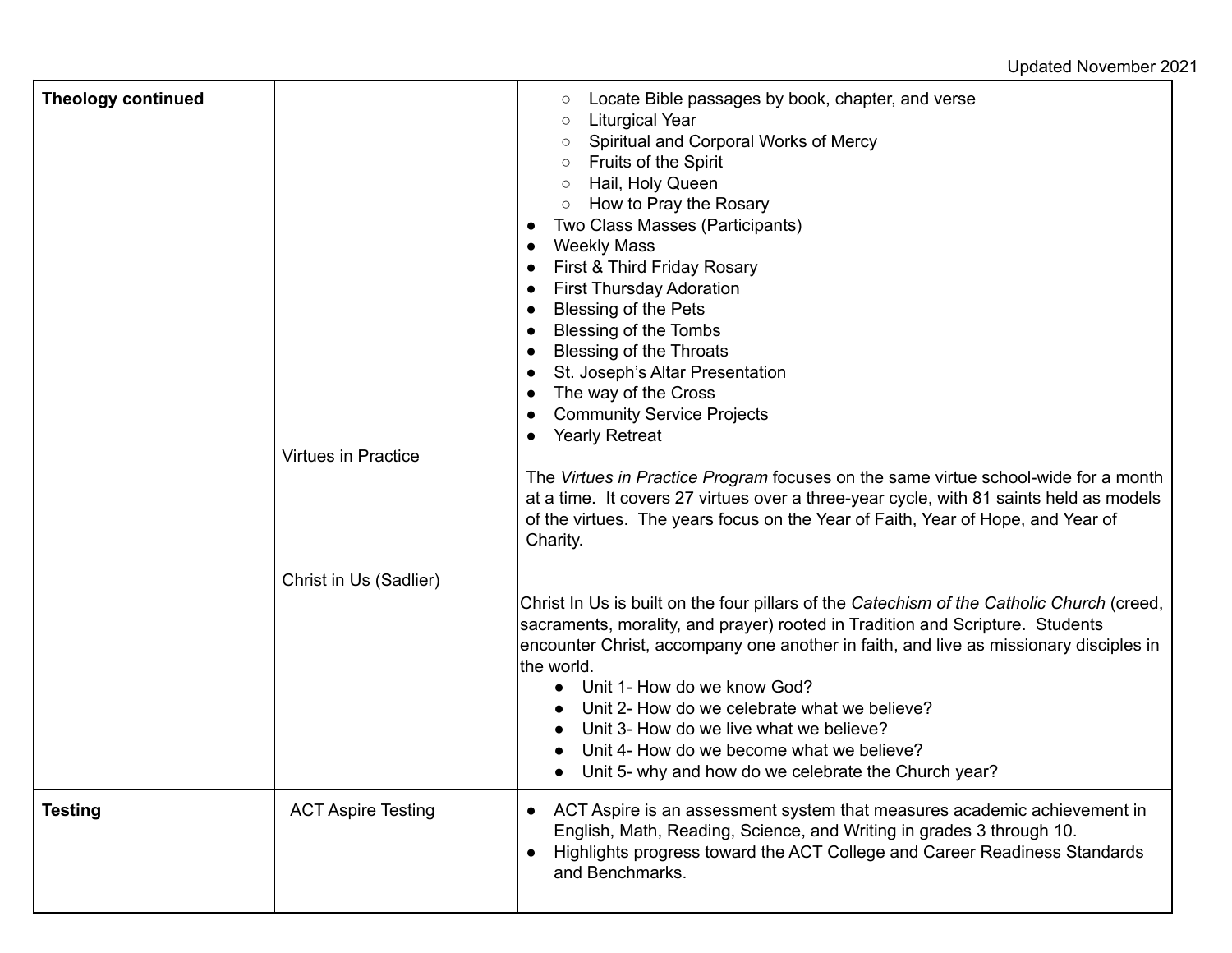| <b>Testing continued</b>                               |                     | Connects a student's score to specific skills and knowledge important for college<br>and work success.<br>Connects students' performance with reading benchmarks.<br>$\bullet$<br>Identifies students in need of intervention and enrichment opportunities.<br>$\bullet$<br>Interim Tests administered two to three times per year in English, Math,<br>$\bullet$<br>Reading, and Science<br>Summative Test administered in the Spring in English, Math, Reading, Science,<br>and Writing. |
|--------------------------------------------------------|---------------------|--------------------------------------------------------------------------------------------------------------------------------------------------------------------------------------------------------------------------------------------------------------------------------------------------------------------------------------------------------------------------------------------------------------------------------------------------------------------------------------------|
|                                                        | <b>STAR Reading</b> | STAR Reading is an assessment of reading comprehension and skills for<br>independent readers through grade 12. STAR Reading tracks development in five<br>domains: Word Knowledge and Skills, Comprehension Strategies and Constructing<br>Meaning, Analyzing Literary Text, Understanding Author's Craft, and Analyzing<br>Argument and Evaluating Text.                                                                                                                                  |
| <b>Enrichment Opportunity</b><br>English-Language Arts |                     | Compete in writing competitions at Parish Level                                                                                                                                                                                                                                                                                                                                                                                                                                            |
| <b>Math Fair</b>                                       |                     | <b>Parish Competition</b>                                                                                                                                                                                                                                                                                                                                                                                                                                                                  |
| <b>Spelling Bee</b>                                    |                     | Class Competition, School Competition, Regional Competition                                                                                                                                                                                                                                                                                                                                                                                                                                |
| Geography Bee                                          |                     | Class Competition, School Competition, State Competition                                                                                                                                                                                                                                                                                                                                                                                                                                   |
| <b>Science Fair</b>                                    |                     | School Competition, Parish Competition, Regional Competition, State Competition                                                                                                                                                                                                                                                                                                                                                                                                            |
| <b>Social Studies Fair</b>                             |                     | School Competition, Parish Competition, Regional Competition, State Competition                                                                                                                                                                                                                                                                                                                                                                                                            |
| <b>Gifted Program</b>                                  |                     | Students who have qualified through St. Martin Parish Schools attend gifted pull-out<br>classes one day per week off campus.                                                                                                                                                                                                                                                                                                                                                               |
| <b>Accelerated Reader</b>                              |                     | A computer program that helps teachers and librarians manage and monitor<br>children's independent reading practice.                                                                                                                                                                                                                                                                                                                                                                       |
| Freckle                                                |                     | A computer program that provides teachers with a differentiation platform for<br>teaching students at the level that's best for them.                                                                                                                                                                                                                                                                                                                                                      |
|                                                        |                     |                                                                                                                                                                                                                                                                                                                                                                                                                                                                                            |